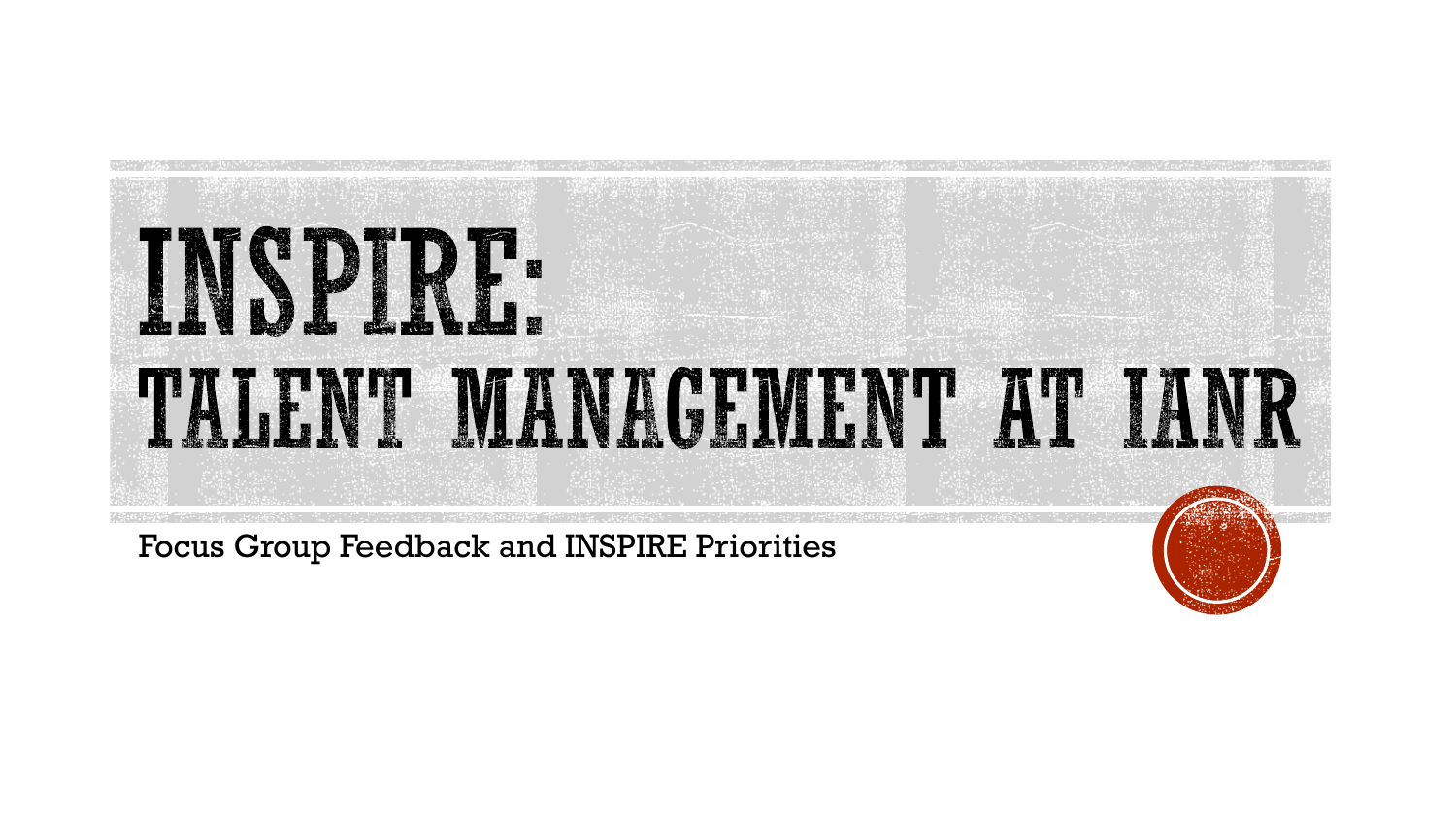# **IANR FOCUS GROUPS**

### **Overview**

At IANR, employees are a critical asset. To meet the current IANR initiatives, it is important for all employees to be engaged and productive, and we need to ensure staff know how they uniquely contribute to the mission of IANR. The [INSPIRE talent management program](http://ianrhr.unl.edu/documents/5410786/16471050/INSPIRE+Model++10-30-14.pdf/39938fec-6645-4b17-8474-12e2dfc0d8b7) for IANR staff is committed to defining, recruiting, developing and retaining a talented and engaged workforce. Through [three pillars](http://ianrhr.unl.edu/documents/5410786/19061726/INSPIRE+Pillars+11-5-14.pdf/584fe408-a9f2-4ccc-8d46-e072bffc2769), we support a culture encouraging staff engagement, empowerment and innovation.

To ensure we focus on what is most critical for our staff, we went directly to the source. IANR conducted 17 focus groups from June through September 2014. Participants included: campus and off-campus staff, campus and off-campus non-faculty and faculty staff supervisors, the Vice Chancellor and Associate Vice Chancellor, business center managers, deans, Human Resources specialists and generalists, the extension leadership team, and unit leaders.

The focus groups were intended to accomplish three main purposes:

- 1) Identify priorities, concerns and other perceptions regarding talent management at IANR
- 2) Gain input on what evidence or metrics can be used to measure progress and success of the INSPIRE talent management program
- 3) Raise awareness and begin to build broad-based support for INSPIRE.

### Here's what we asked:

- 1. What are the key staff talent (workforce) issues, challenges and opportunities facing IANR in the years ahead?
- 2. What evidence, short-term and long-term, will convince you that the INSPIRE talent management program has been a success?
- 3. What most impacts whether our employees actively participate in self-development activities that prepare them for additional duties at IANR?
- 4. What most impacts whether staff feel a high level of commitment and engagement to their work and the accomplishment of IANR goals?
- 5. What barriers do you see (organization and/or staff barriers) that will hinder a successful implementation of INSPIRE (our new talent management program)?
- 6. How would you like to be involved with or updated on the INSPIRE talent management program?
- 7. Is there anything else you would like to share with us?

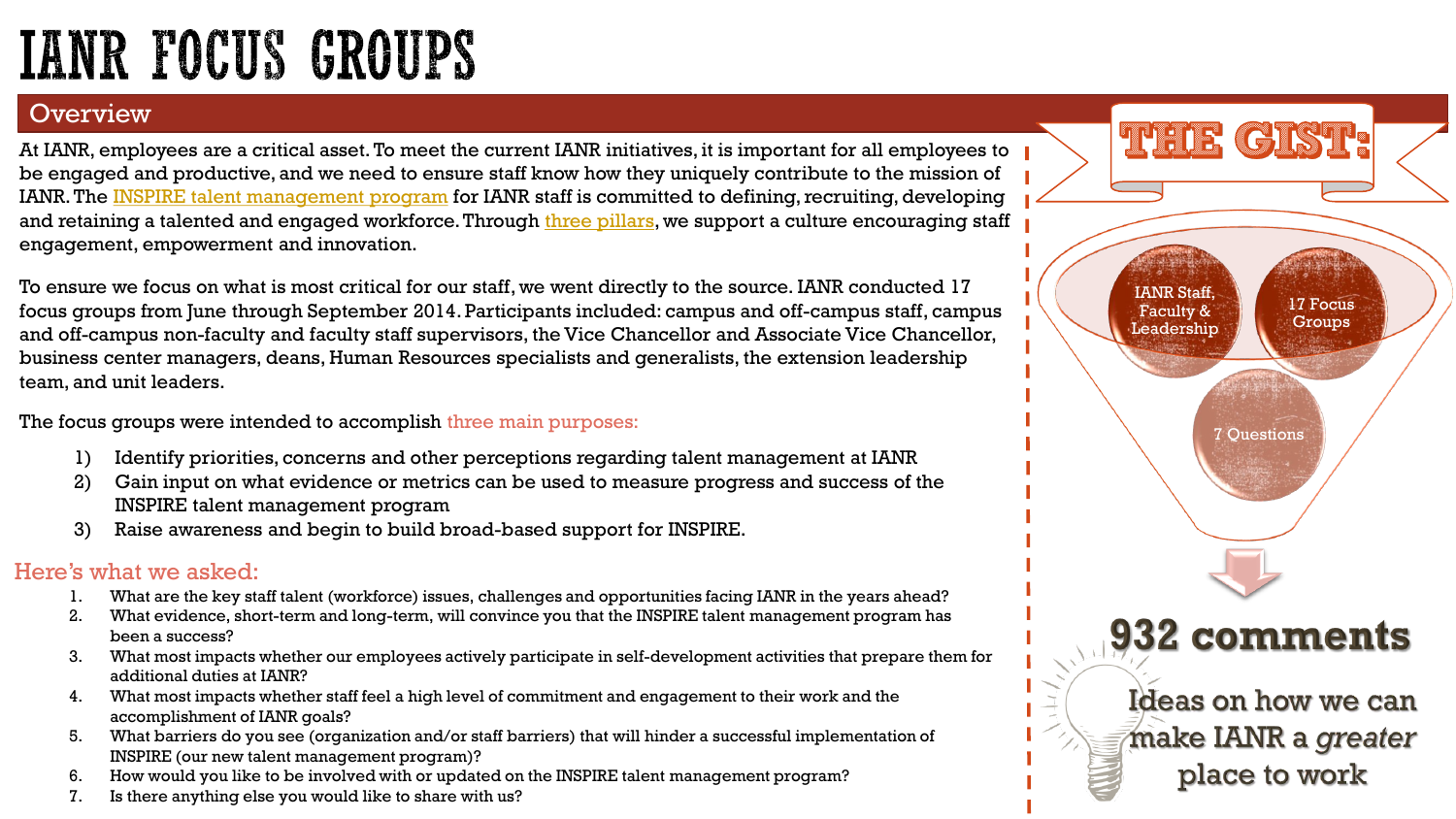#### KEY CHALLENGES FACING IANR

Some of the top workforce/talent challenges facing IANR today include: attracting and retaining the right talent; current pay, rewards & recognition; the need for staff training and professional development; time-consuming and inflexible HR processes; staff workload; evolving workforce; lack of promotion opportunities and career paths for staff; an image of a staff/caste system.

Our INSPIRE talent management practices will aim to address these areas to ensure our staff are engaged, productive and successful. [See next page for additional insights and data.](#page-3-0)



#### EVIDENCE THAT WILL PROVE 'INSPIRE' IS SUCCESSFUL

In order for our stakeholders to believe INSPIRE is successful, you told us that we need: selection and retention of the right talent; less turnover; a staff that feels valued, engaged and committed to their work; options for staff career advancement; equitable salaries with opportunities for raises; access to training and development opportunities; simplified HR processes; to accomplish our IANR mission and goals.

# YOU SPOKE, WE LISTENED.

#### FACTORS THAT IMPACT WHETHER STAFF ENGAGE IN DEVELOPMENT ACTIVITIES

Whether or not our staff participate in available development activities depends on: general support of IANR and the department; rewards and incentives in place for participating; the relevancy and accessibility of training opportunities; manager awareness and development support; time and workload capacity; individual motivation and interest; available financial resources.



### FACTORS IMPACTING EMPLOYEE ENGAGEMENT AND COMMITMENT

Factors impacting IANR employee engagement and commitment include: relationship with direct supervisor; lack of rewards, pay increases and recognition; degree to which staff feel valued and respected; understanding of how staff fit in to larger IANR picture; autonomy in work; frequency and transparency of communication; workload; interpersonal relationships and attitudes.

### POSSIBLE BARRIERS TO SUCCESSFUL IMPLEMENTATION OF 'INSPIRE'

Knowing our barriers ahead of time is important to a successful INSPIRE implementation. You told us some potential barriers may include lack of: buy-in and support from administration, faculty and/or supervisors; time and resources; clarity and communication efforts; an effective performance management process; understanding of the program benefits/rewards; inclusion of staff in roll-out; consistency in processes and messaging throughout IANR; engagement and buy-in from staff; readiness and willingness to change.

#### 6. SUGGESTIONS FOR ONGOING COMMUNICATION TO EMPLOYEES

Communicating clearly and frequently to our IANR employees is a critical piece of the INSPIRE implementation plan. Your suggestions for communicating to employees include: additional in-person group sessions; email; concise and tailored messaging to various groups; webinars; IANR web site and blog; soliciting input and feedback along the way; messaging and commitment from Vice Chancellor's office.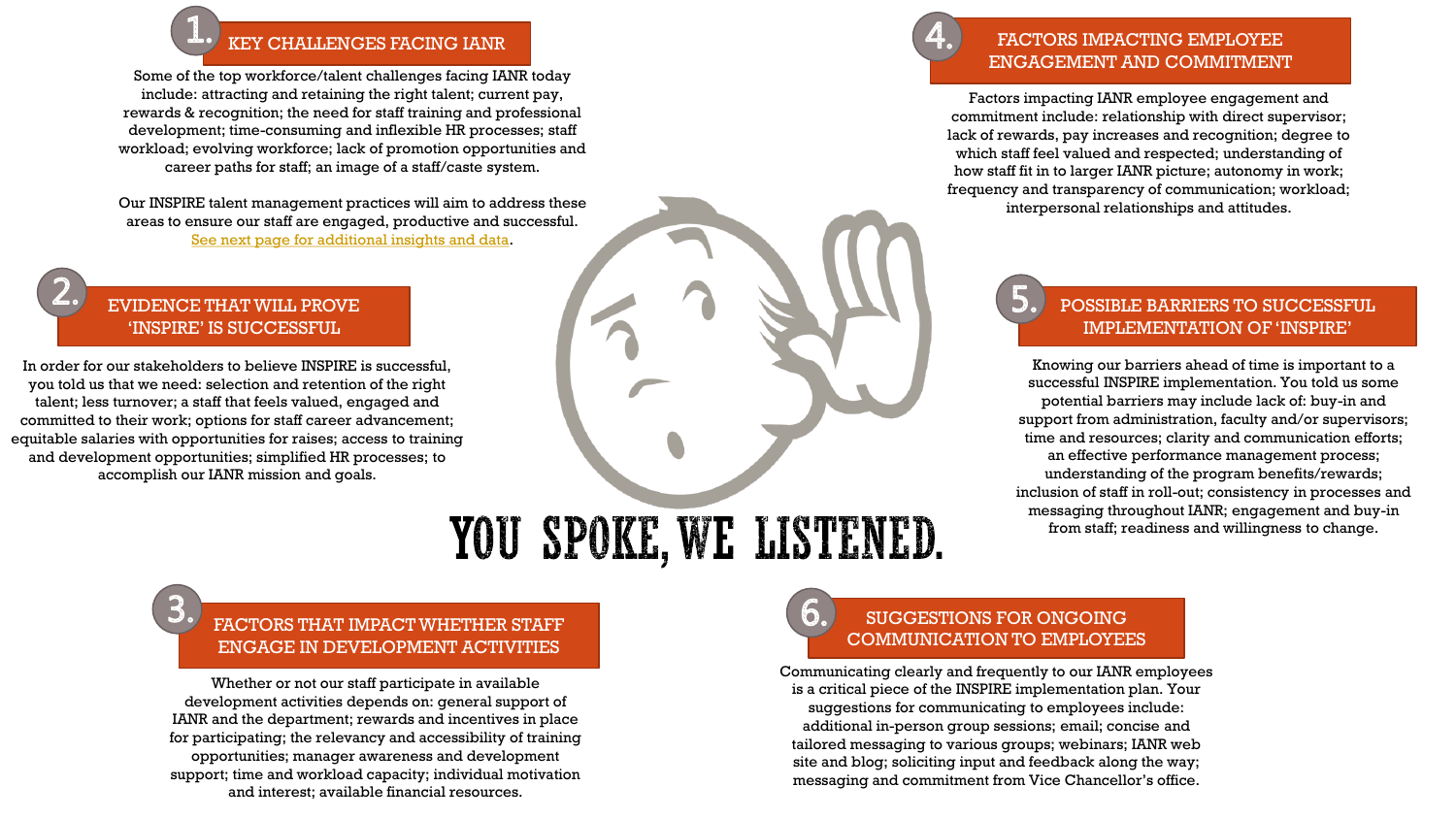# A CLOSER LOOK...

## Key Talent/Workforce Challenges Currently Facing IANR

Our INSPIRE talent management priorities over the next several years will address the current issues and challenges facing IANR to ensure we're taking action on the items that matter most to our employees. To determine our top areas of focus, we took a closer look at the 266 responses to focus group question #1. The responses were categorized into nine key areas, shown on the chart below.

<span id="page-3-0"></span>

# Top challenges within each category:

| Attracting and<br><b>Retaining Talent</b><br>(19%) | Difficulty attracting talented, qualified individuals, especially for some positions & to<br>rural areas; difficulty retaining talent; lack of onboarding practices; benefits are no<br>longer our strongest recruiting tool                                                     |
|----------------------------------------------------|----------------------------------------------------------------------------------------------------------------------------------------------------------------------------------------------------------------------------------------------------------------------------------|
| Pay, Rewards and<br>Recognition (17%)              | Hiring salaries not competitive compared to market; little flexibility in merit options;<br>salary compression with existing positions; need for greater<br>appreciation/recognition of contributions                                                                            |
| Training and<br>Professional<br>Development (14%)  | Need for: manager skill building; technology training; overall increased accessibility<br>to training & opportunities to attend; plan to retain/transfer knowledge with<br>retirements                                                                                           |
| HR Processes $(14%)$                               | Time consuming & inflexible recruiting; reclassification of positions takes too long & is<br>the only way to promote staff; lack of understanding of HR processes; ineffective &<br>inconsistent performance management process                                                  |
| Workload (9%)                                      | Recent growth without additional support is leading to overload for our staff; doing<br>more with fewer resources leads to staff burnout which stresses work quality &<br>work/life balance; no cross-training & no back-up leads to sense of not being able to<br>take vacation |
| <b>Evolving Workforce</b><br>(7%)                  | Growing diversity and generational differences in workforce; technology skills/needs<br>are changing; need to evolve staff responsibilities to align with future growth &<br>support needed                                                                                      |
| Promotions and<br>Career Paths (6%)                | Need opportunities for staff to advance; to move up, employee must move out of<br>department; no tie between professional development & promotion/advancement                                                                                                                    |
| Image of Staff/Caste<br>System $(5%)$              | Tier system within UNL (staff-faculty); recognition that staff<br>opinions/ideas/contributions are not adequately included or valued; we have an<br>opportunity to recognize staff as important part of IANR                                                                     |
| Other $(9%)$                                       | Resistance to change; need for major culture change that attracts/retains talent; staff<br>disconnected from larger IANR vision; infrastructure falling behind & not being<br>maintained                                                                                         |